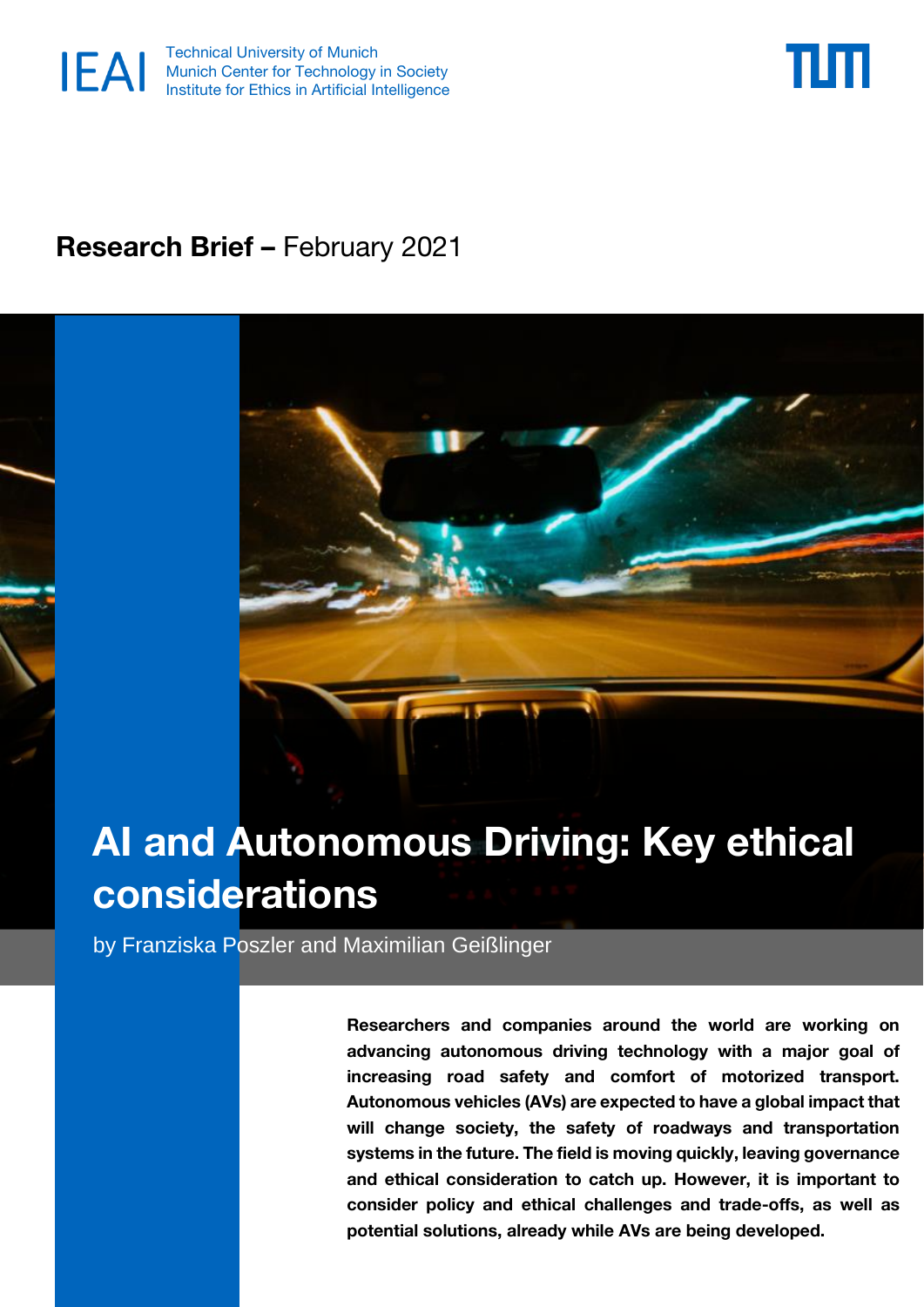**More than 25.000 people lost their lives on the roads of the European Union in 2018 (ERSO, 2018). Several studies claim that more than 90 % of these fatalities were caused by human error (Smith, 2013). In light of these facts, researchers and companies around the world are working on advancing autonomous driving technology with a major goal of increasing road safety and comfort of motorized transport. Autonomous vehicles (AVs) are expected to have a global impact that will change society, the safety of roadways and transportation systems in the future.**

#### **What are autonomous vehicles and how do they use AI?**

The objective of AVs is to move in a goal-oriented way without the intervention of a human driver. In this case, sensors and actuators controlled by intelligent software perform the driving task. According to SAE (SAE International, 2018), five levels of autonomy in AVs are distinguished. While up to level 2 the human driver remains in charge, from level 3 the complete driving task is handed over to the software. At level 3, however, a human driver must be ready to take over the driving task from the system within a predefined time horizon (e.g., of 10 seconds). At level 4, this is no longer necessary under a set of conditions (such as good weather). In contrast, in level 5 the software can drive under all conditions. While level 2 of autonomy is already available in production vehicles today, developers worldwide are working towards level 3 and level 4. All major car manufacturers (such as Volkswagen or Toyota), but also software companies (such as Google's subsidiary Waymo or Apple) and start-ups (e.g., Zoox) currently engage in a technology competition for level 3 and level 4 systems. Most recently, Waymo drew attention with its developments on level 4 by foregoing the presence of a safety driver in their robotaxis in Phoenix (Waymo, 2020). Their vehicles are now only monitored remotely.

#### *One day AVs will have to make decisions which would be morally difficult for humans*

In order to further advance the development of autonomous vehicles from level 3, methods from the field of artificial intelligence (AI) are now being used more and more frequently. Particularly in the areas of detection and behavior prediction of other road users and the subsequent decision making of the AV, various AI methods already constitute the state of the art. Thus, the field is moving quickly and, as often is the case with rapid advancing in technology, governance and ethical consideration are left to catch up.



# **Potential impacts of AV on efficiency, accessibility and safety**

In addition to positive impacts on traffic safety, significant efficiency gains are expected due to the elimination and coordination of driving tasks. Researchers and companies already demonstrate alternatives for spending time in the vehicle (Wadud & Huda, 2021). By automating transport routes and thus possibly shifting traffic away from rush hours, traffic could be relieved in the long term and time spent in traffic jams could be reduced. The use of so-called robotaxis or autonomous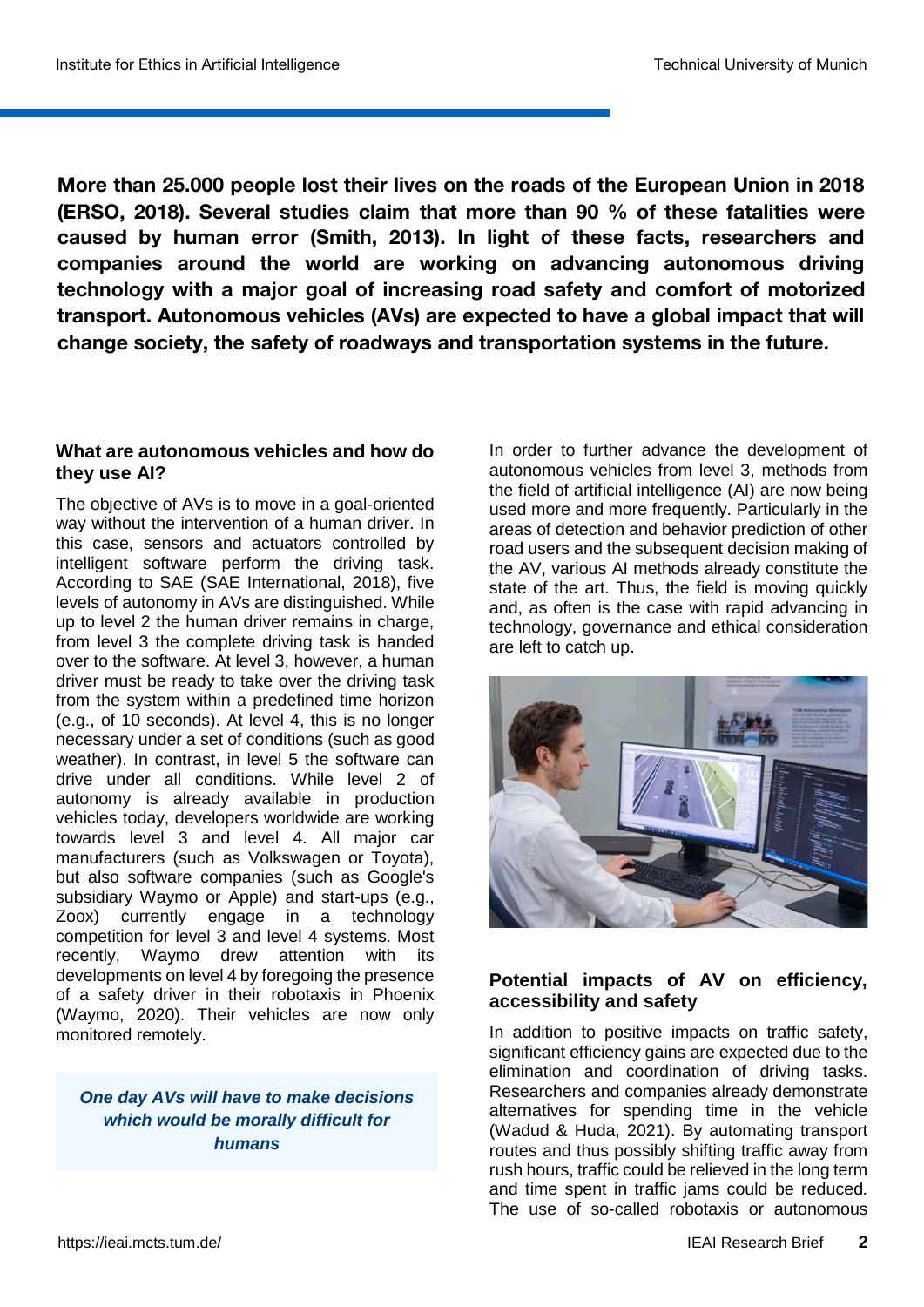buses in urban traffic could also potentially reduce the costs and increase accessibility of mobility in the long term. AVs enable people with limited mobility (e.g., due to age or disability) to increase their participation in traffic. By giving these groups of people the chance of increased mobility, they will gain greater social and societal participation. This effect is particularly important in times of demographic change, where there are increasing numbers of people with limited mobility.

> *AVs should conduct a responsible assessment and balancing of risks*

The potential positive effects that autonomous vehicles are not without controversy, particularly in terms of safety. For example, road safety depends heavily on where and how autonomous vehicles are introduced on public roads. In addition, new sources of danger open up, for example through hacker attacks on the AV. The fears of potential users also include the issue of data privacy and surveillance. Thus, for the final introduction of AVs on public roads, the technological perspective is only one aspect.

It is assumed that one day AVs will have to make decisions which would be morally difficult for humans, and to which industry and research have not yet provided solutions. This is why policymakers as well as car manufacturers have to focus on the inclusion of ethical considerations into the software of AVs.

# **What are important ethical considerations?**

The following represent some of the identified key issues that need to be addressed in AV development and corresponding recommendations to advance the development and implementation of AVs in a responsible manner, as well as some potential solutions to these problems. These insights are based on the findings of the AI4People-Automotive Committee (Lütge et al., 2021) as well as on the work of the  $ANDRE$ -project.<sup>1</sup>

# (1) **Technical safety:**

Vision Zero states that eventually no one will and should be killed or seriously injured in road traffic (Ministry of Transport and Communications, 1997). In line with this goal, a prime rationale for introducing AVs onto streets is the expected potential of decreasing fatalities that usually would arise from human error (Bartneck et al., 2019). However, to do so, AVs' technical robustness and safety needs to be ensured. In this regard, relevant questions to be addressed are:

- What are 'safe' fallback plans for AVs?
- How can potential threats to AVs (e.g. cybersecurity threats) be prevented?
- How can we experiment with AVs and test AVs on the road without harming humans?



# Potential solutions:

To bypass technical failures and outages, AVs need to pass an official test that assures the system's accuracy, reliability and fallback options. Standards such as the IEEE P7009 (Standard for Fail-Safe Design of Autonomous and Semi-Autonomous Systems) (IEEE, 2019) or the SAE Driving Safety Performance Assessment Metrics (SAE International, 2018) could serve as a baseline to develop appropriate tests. Furthermore, cybersecurity threats are particularly "new" and important to AVs compared to regular vehicles. Therefore, in addition to conventional safety tests, cybersecurity management systems should be developed relying on existing guidelines such as SAE J3061 (SAE International, 2016). Concerning the rollout of AVs, a stepwise approach is recommended meaning that

**.** 

<sup>&</sup>lt;sup>1</sup> This is a project of the IEAI, for more information see: [https://ieai.mcts.tum.de/research/andre-autonomous-driving](https://ieai.mcts.tum.de/research/andre-autonomous-driving-ethics/)[ethics/](https://ieai.mcts.tum.de/research/andre-autonomous-driving-ethics/)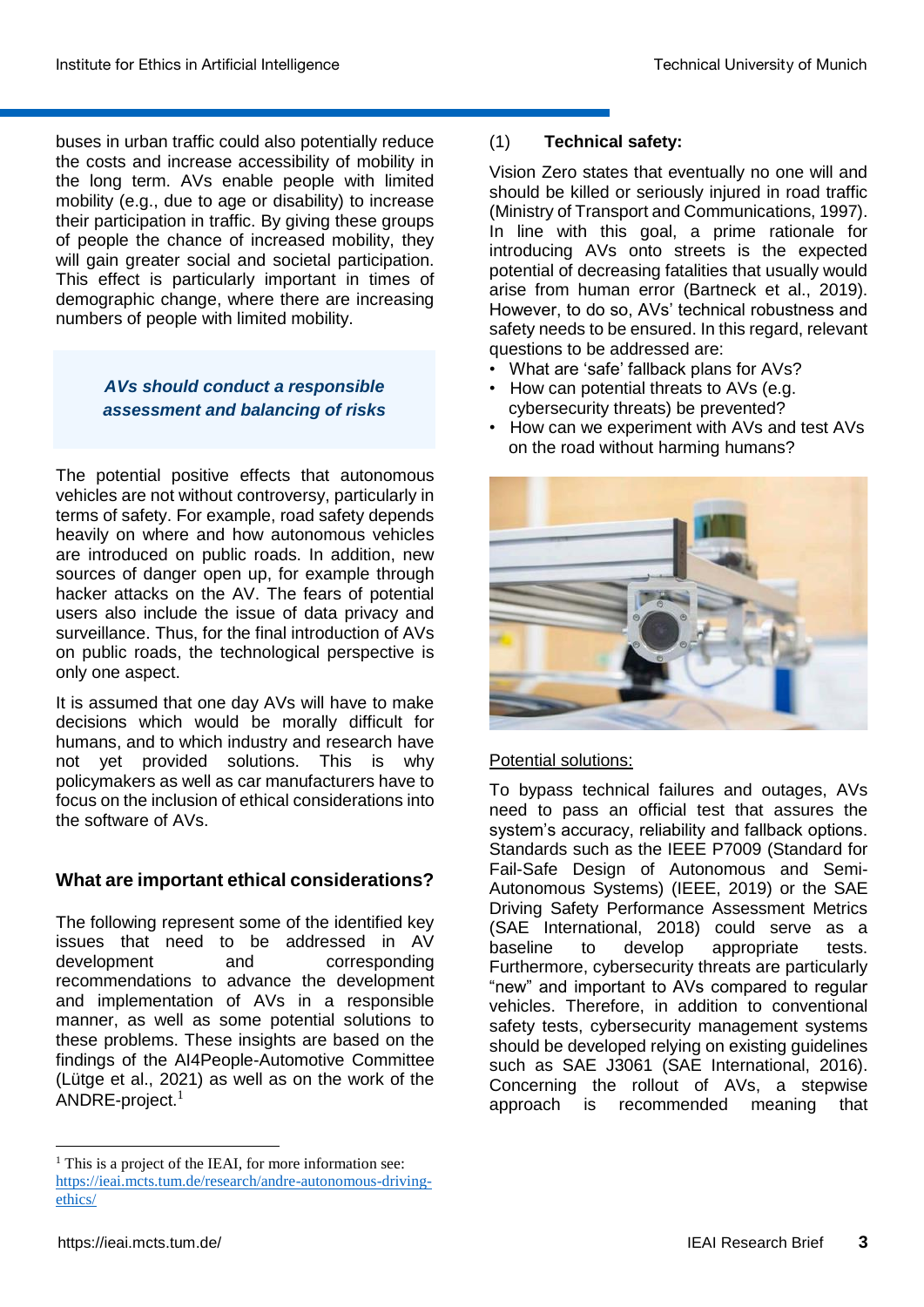simulations and hardware-in-the-loop testing should be conducted before experimenting on open roads (European Commission, 2020a).

# (2) **Responsible balancing of risks:**

Realistically, AVs do not need to make decisions between the outright sacrificing of some individuals to protect others. Instead, they need to implicitly decide about who is exposed to greater risks (Bonnefon et al., 2019). For example, adjusting the lateral position of AVs on a lane can influence the risk posed to other traffic participants (e.g., granted distance to cyclists). Therefore, at every time in mundane traffic scenarios, AVs should conduct a responsible assessment and balancing of risks. This balancing should never be based on personal characteristics of individuals such as gender or age (Lütge, 2017), but rather should take into consideration more objective features. In this regard, the relevant questions to be addressed are:

- What are the objective factors that AVs can rely on in their decision-making and risk allocation process?
- How can this be technically implemented in AVs?

# *By rapidly processing huge amounts of data, AI can replace complex transport systems problems*

# Potential solutions:

More objective factors are, for example, factors that influence the collision probability and/or the estimated harm, such as the speed of the traffic participants or the impact angle under which the collision would occur (Geißlinger et al., 2021). These risk assessments can then be integrated into the trajectory planning of AVs in the form of an optimization problem and validity checks (e.g., for maximum acceptable risk). A corresponding mathematical formulation of risk in the context of AVs is developed within the ANDRE-project.

#### (3) **Human agency:**

AVs have enormous potential to influence human agency, either in a positive manner by, for example, offering solutions to mobility-impaired individuals, or in a negative manner by, for instance, restricting self-determined, independent decisions and interventions by drivers. To ensure effective human agency and clarity over personal responsibility during the operation of AVs, relevant questions to be addressed are:

- To what extent and in which situations should humans be able to override an AV?
- Through what exact processes can we enhance human agency in AVs?



# Potential solutions:

The admissibility of human override should be conditioned on the level of automation (up to level 3: at any time; level 4: corresponding to safety mechanisms of an AV, perhaps using a time lag; level 5: not required), as well as on the state and behavior of the driver (e.g., impaired ability). Furthermore, the exact processes that are needed to enhance human agency are threefold and include monitoring drivers (e.g., help drivers remain awake through driver availability recognitions systems), training drivers (e.g., on the limitations and capabilities of AVs) and providing external human-machine interfaces (e.g., LED strips to convey perception information) (Lütge et al., 2021).

# (4) **Privacy & data governance:**

AVs will need to collect and process a vast amount of data to ensure proper and safe functioning (Future of Privacy Forum, 2017). Despite the AVs dependence on such data, personal privacy still should be respected by, for example, transparently communicating how and what kind of data is collected and governed or by explicitly requesting affirmative consent from the driver. In this regard, relevant questions to be addressed are:

- What types of data inside and outside the AV need to and should be collected?
- Under which circumstances and in which format can valuable data be shared with third parties?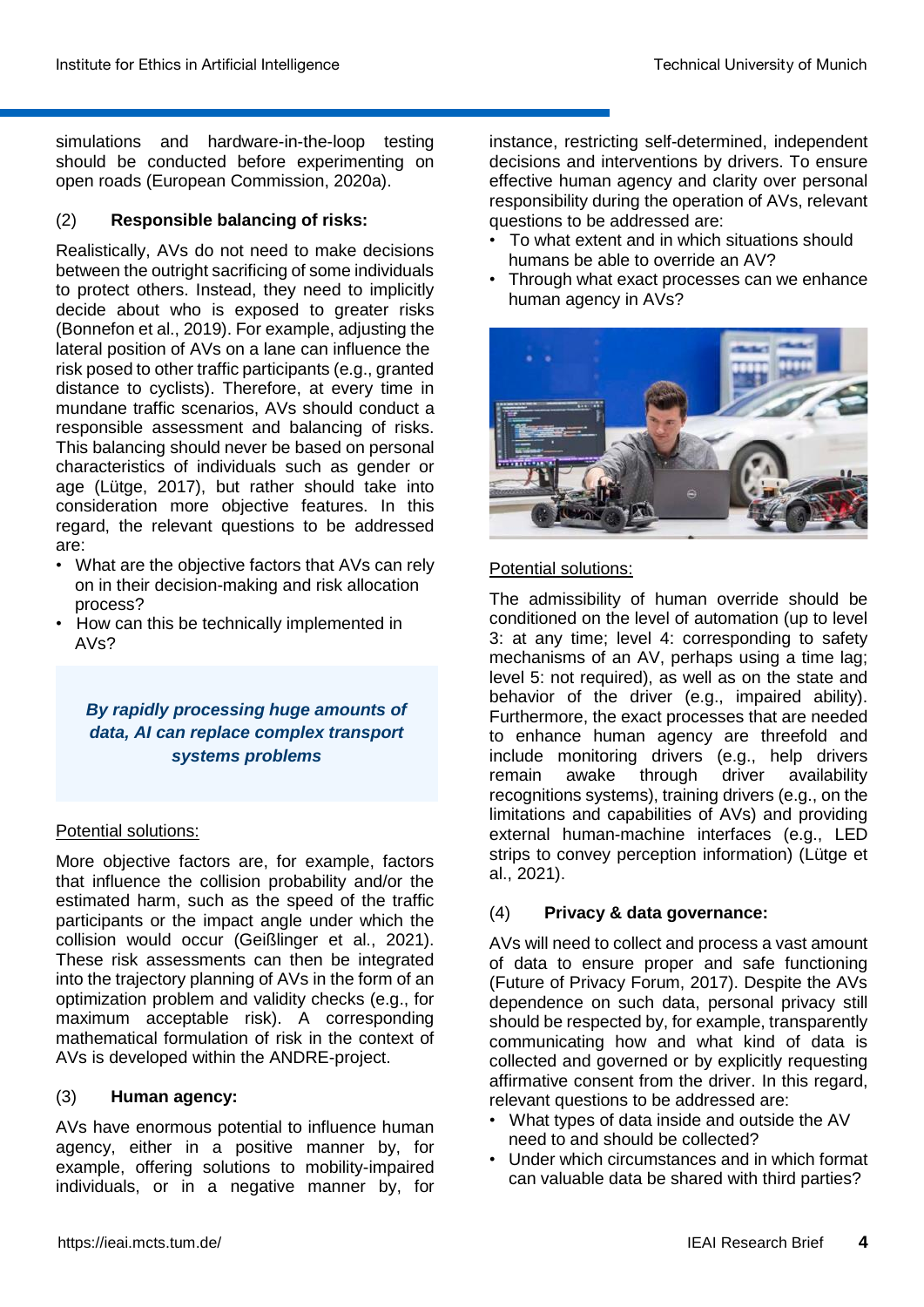#### Potential solutions:

First, products or services that collect and share data such as AVs should comply with pertinent data protection standards and regulations including the GDPR, the ePrivacy directive for information access on the terminal equipment of a user (EDPB, 2020; European Commission, 2020b). In addition, manufactures of AVs should follow a strict privacy and data governance policies (Future of Privacy Forum, 2017) that prescribe transparent communication to drivers about data collection and usage, demand affirmative and explicit consent before sensitive data is collected, and allow only limited and anonymous sharing of vehicle data with third parties (including governments) (Lütge et al., 2021).

#### (5) **Responsibility, liability & accountability:**

In case of an accident where an AV is involved, the vehicle itself cannot be held morally accountable for the outcomes (Gogoll & Müller, 2017). Responsibility will rather be distributed between a various amount of involved parties such as manufacturers, component suppliers, technology companies, infrastructure providers or car holders and drivers. To identify the true cause of an accident and subsequently the responsible party during an investigation, explicit measures of transparency need to be implemented beforehand. In this regard, relevant questions to be addressed are:

- In what way do we need to change regulations on product liability for AVs?
- To what extent should AVs comply with traffic laws?
- What are explicit measures of transparency that allow retrospective investigation of the true cause of an accident where an AV was involved?

#### Potential solutions:

As mentioned earlier, due to the increasing involvement of various parties during the development and operation of AVs, regulations on (product) liability need to be reviewed and adapted (European Commission, 2018). For example, one could argue that liability should be determined by the driver's level of autonomy and solo action (Lütge et al., 2021). To test such different regulatory approaches in a controlled manner, regulators could introduce Law Labs (Joaquin

Acosta, 2018), similar to regulatory sandboxes. Lastly, applicable measures of transparency could be to prescribe storing records and data of the underlying system logic (e.g., used training data sets) (European Commission, 2020b) and implementing logging mechanisms and black boxes into AVs (e.g., event data recorder) (Lütge, 2017).

*To ensure that AVs are programmed and function in a non-discriminatory manner, the systems need to be trained and tested for unfair bias*

#### (6) **Non-discrimination & inclusiveness:**

Past studies have shown that implicit biases and discrimination may unintentionally be incorporated into algorithms (e.g., Goddard et al., 2015). For example, some AI object detection systems are less likely to detect pedestrians with darker skin color compared to those with lighter skin (Wilson, Hoffman & Morgenstern, 2019), which may influence the occurrence and distribution of fatalities between individuals of different ethnicity. To ensure that AVs are programmed and function in a non-discriminatory manner, the systems need to be trained and tested for unfair bias. In addition, AVs should exhibit a non-discriminatory design, meaning that they are equally usable for and accessible to all individuals (Lütge et al., 2021). In this regard, relevant questions to be answered are:

- How can companies ensure and test that biases are not incorporated into the systems of their AVs and that certain fairness standards are met?
- What exact features need to be included in the design of AVs to allow accessibility and inclusiveness to all individuals?

#### Potential solutions:

To eliminate biases during the creation of algorithms, companies should test their vehicle's AI system for unfair performance differences across personal characteristics such as skin tone, gender and age (Lütge et al., 2021). In doing so, companies can rely on existing standards such as IEEE P7003 that provides protocols to developers and highlights key criteria for selecting validation data sets (IEEE, 2019). To ensure the possibility of wide-scale adoption and inclusiveness, companies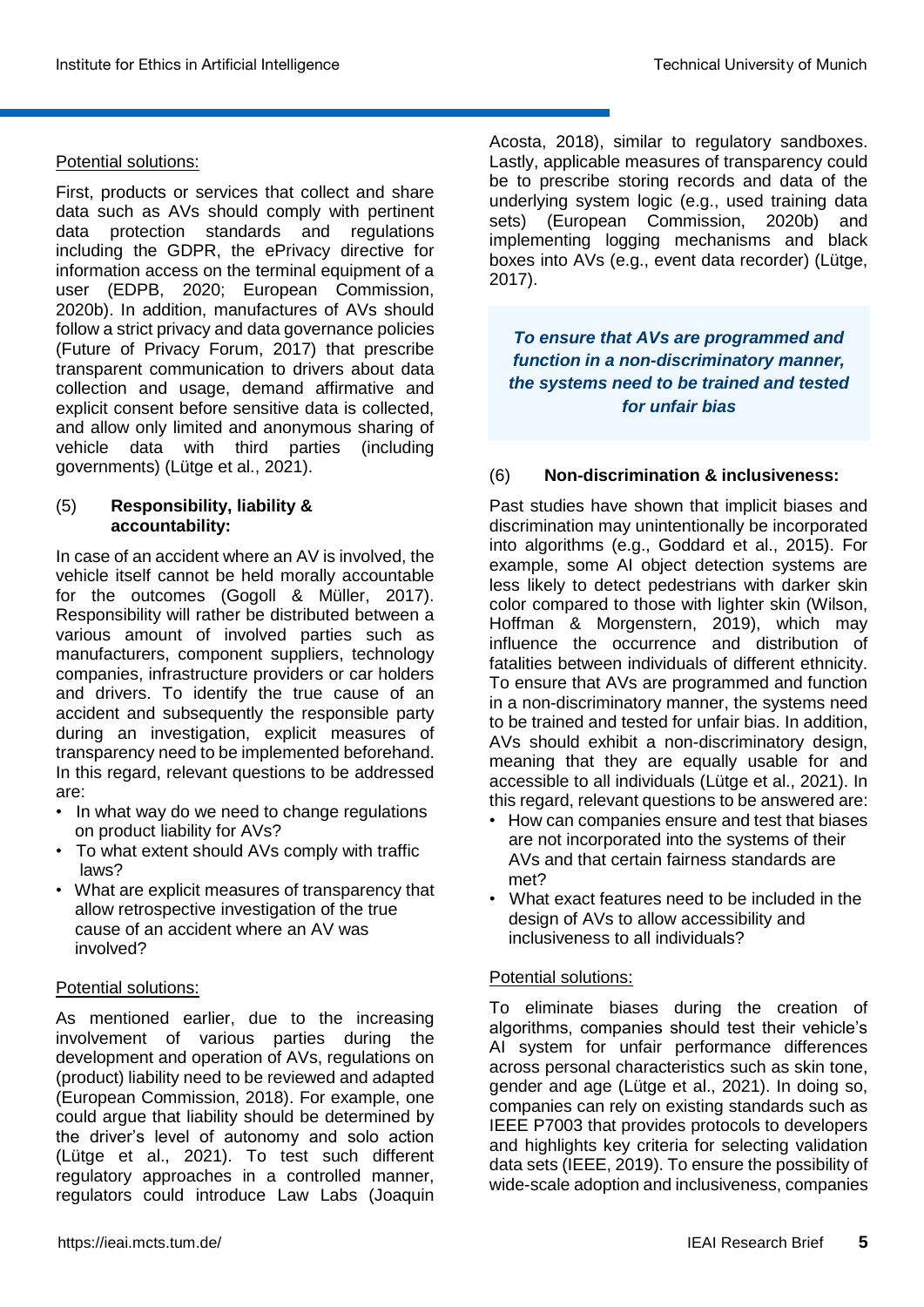need to demonstrate plans and actions that show how their AVs can be customized to differing abilities and needs (e.g., possibility to include ramp for entering via a wheelchair) (Lütge et al., 2021).



# (7) **Societal & environmental wellbeing:**

In line with the United Nation's Sustainable Development Goals (United Nations, 2015), AVs have great potential to bring forward societal and environmental benefits such as increased mobility, better traffic flow, less congestion and decreased carbon emission. On the other hand, as AVs will make driving more convenient and easy for individuals, it is also likely that per vehicle-mile traveled will increase, potentially leading to greater total pollution and congestion (Geary & Danks, 2019). Therefore, if not managed properly or without according policies in place, inefficiencies and counterproductive effects may arise. In this regard, relevant questions to be answered are:

- How can AVs be deployed to increase societal and environmental benefits?
- How can autonomous vehicles be safely integrated into mixed traffic with human drivers?
- How should the appropriate infrastructure be developed accordingly?

#### Potential solutions:

To achieve net benefits, the rationale behind introducing AVs should be to enhance mobility (e.g., though increased options offered in public transport) without promoting an increase in overall road traffic that could arise, for example, from private drivers. To moderate demand and incentivize more socially and environmentally optimal travel choices, for instance, the implementation of congestion pricing schemes or road tolls has been proposed (Simoni et al., 2019).

Furthermore, since AVs will be gradually rolled out onto streets, the co-existence of conventional vehicles and AVs will be inevitable. Therefore, it is necessary to adapt the physical and digital infrastructure simultaneously to allow mixed vehicle traffic flows (Lütge et al., 2021).

Several programs, such as the Inframix project, work on designing and testing physical and digital elements (e.g., novel visuals signs or electronic signals) that may be relevant for the road infrastructure of mixed vehicle flows (Inframix, 2020). Such research efforts will be key to prepare for the introduction of AVs without jeopardizing safety and efficiency of the road network. The use of AVs as shared mobility and in connection with electromobility also has great potential to positively influence environment in the long term.

# **Final Thoughts**

In this research brief, we highlighted some pressing questions that relate to important ethical considerations in the field of autonomous driving. Certainly, incompatibilities and tradeoffs between these ethical considerations can emerge. For example, AVs may meet the principle of inclusiveness by offering greater mobility for all individuals but, at the same time, AVs may decrease environmental wellbeing if the amount of overall travel and congestion rises as a result of better accessibility and convenience. AI can play a major role in mitigating some of these tradeoffs. For example, by rapidly processing huge amounts of data, AI can replace complex transport systems problems (e.g., traffic congestion or overcrowding) with smart traffic (Voda & Radu, 2018).

However, what becomes evident from this argument is that vast amounts of data will be necessary for bypassing inefficiencies. This draws attention to another important tradeoff, namely that AVs may meet the principles of technical safety, responsible balancing of risks and accountability, but this may come at a cost of needing increased access to and disclosure of personal data (such as the vehicle's position). In the future, industry, policymakers, researchers in the automotive sector will need to focus on the above-identified issues, develop an agreement on compromises and prioritization among these ethical considerations, as well as advance relevant solutions.